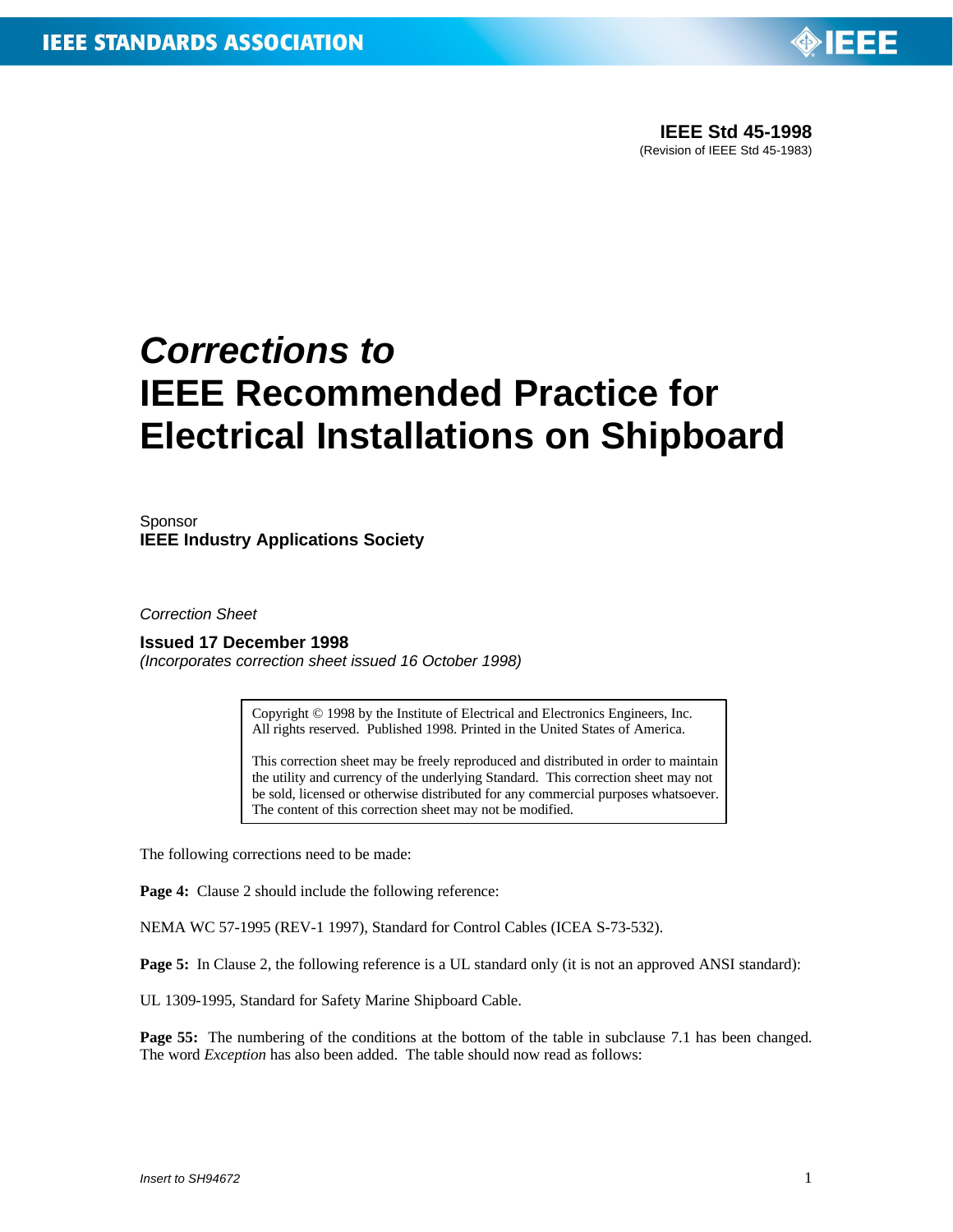| <b>Working clearances</b>    |                  |                                 |                                                             |  |  |  |  |
|------------------------------|------------------|---------------------------------|-------------------------------------------------------------|--|--|--|--|
| Nominal voltage to<br>ground | <b>Condition</b> | <b>Clearance</b>                | <b>Reduced clearance</b><br>in way of stiffeners and frames |  |  |  |  |
| $0 - 150$                    |                  | $0.91 \text{ m} (3 \text{ ft})$ | $0.61 \text{ m} (2 \text{ ft})$                             |  |  |  |  |
| $0 - 150$                    | $\overline{c}$   | $0.91 \text{ m} (3 \text{ ft})$ | $0.76$ m $(2.5$ ft)                                         |  |  |  |  |
| $0 - 150$                    | 3                | $0.91 \text{ m} (3 \text{ ft})$ | $0.91 \text{ m} (3 \text{ ft})$                             |  |  |  |  |
| $151 - 600$                  |                  | $0.91 \text{ m} (3 \text{ ft})$ | $0.76$ m $(2.5$ ft)                                         |  |  |  |  |
| $151 - 600$                  | $\overline{c}$   | $1.07$ m $(3.5 \text{ ft})$     | $0.91 \text{ m} (3 \text{ ft})$                             |  |  |  |  |
| $151 - 600$                  | 3                | $1.22 \text{ m} (4 \text{ ft})$ | $1.07$ m $(3.5)$ ft)                                        |  |  |  |  |
| $601 - 2500$                 |                  | $0.91 \text{ m} (3 \text{ ft})$ | $0.76$ m $(2.5$ ft)                                         |  |  |  |  |
| $601 - 2500$                 | $\overline{c}$   | $1.22 \text{ m} (4 \text{ ft})$ | $1.07$ m $(3.5 \text{ ft})$                                 |  |  |  |  |
| $601 - 2500$                 | 3                | $1.52 \text{ m} (5 \text{ ft})$ | $1.22 \text{ m} (4 \text{ ft})$                             |  |  |  |  |
| 2501-9000                    |                  | $1.22 \text{ m} (4 \text{ ft})$ | $1.07$ m $(3.5)$ ft)                                        |  |  |  |  |
| 2501-9000                    | $\overline{c}$   | $1.52 \text{ m} (5 \text{ ft})$ | $1.22 \text{ m} (4 \text{ ft})$                             |  |  |  |  |
| 2501-9000                    | 3                | $1.82 \text{ m}$ (6 ft)         | $1.52 \text{ m} (5 \text{ ft})$                             |  |  |  |  |
| 9001-25 000                  |                  | $1.52 \text{ m} (5 \text{ ft})$ | $1.22 \text{ m} (4 \text{ ft})$                             |  |  |  |  |
| $9001 - 25000$               | $\overline{c}$   | $1.82 \text{ m}$ (6 ft)         | $1.52 \text{ m} (5 \text{ ft})$                             |  |  |  |  |
| $9001 - 25000$               | 3                | $2.74 \text{ m} (9 \text{ ft})$ | $1.82 \text{ m}$ (6 ft)                                     |  |  |  |  |
| 25001-35 000                 |                  | $1.82 \text{ m}$ (6 ft)         | $1.52 \text{ m} (5 \text{ ft})$                             |  |  |  |  |
| 25001-35 000                 | $\overline{c}$   | $2.44 \text{ m} (8 \text{ ft})$ | $1.82 \text{ m}$ (6 ft)                                     |  |  |  |  |
| 2501-35 000                  | 3                | $3.05$ m $(10$ ft)              | $2.44 \text{ m} (8 \text{ ft})$                             |  |  |  |  |

Where the "conditions" are as follows:

1) Exposed live parts on one side and no live or grounded parts on the other side of the working space, or exposed live parts on both sides effectively guarded by suitable insulating materials. Insulated wire or insulated busbars operating at not over 300 V shall not be considered live parts.

2) Exposed live parts on one side and grounded parts on the other side.

3) Exposed live parts on both sides of the work space (not guarded as in condition 1) with the operator between.

Exception: Working space shall not be required in back of assemblies such as dead front switchboards where there are no renewable or adjustable parts such as fuses or switches on the back and where all connections are accessible from locations other than the back.

**Page 75:** In the last sentence of subclause 8.1.3, change "flexible stranded conductors" to *extra flexible stranded conductors.* Delete the words *or portable cables*. Also, delete the word respectively at the end of subclause 8.1.3. The subclause should now read as follows:

## **8.1.3 Stranding**

The construction requirements and nominal resistances of standard Class B concentric conductors may be found in Table 8-1. Combination stranded, compressed stranded to a reduction in diameter of 3% maximum of concentric stranded conductors, or flexible rope stranded conductors may be substituted for concentric stranded conductors. The construction requirements of extra flexible stranded conductors for portable cords (see 9.6.1) should conform to ANSI/UL 62-1991 or Table 8-2.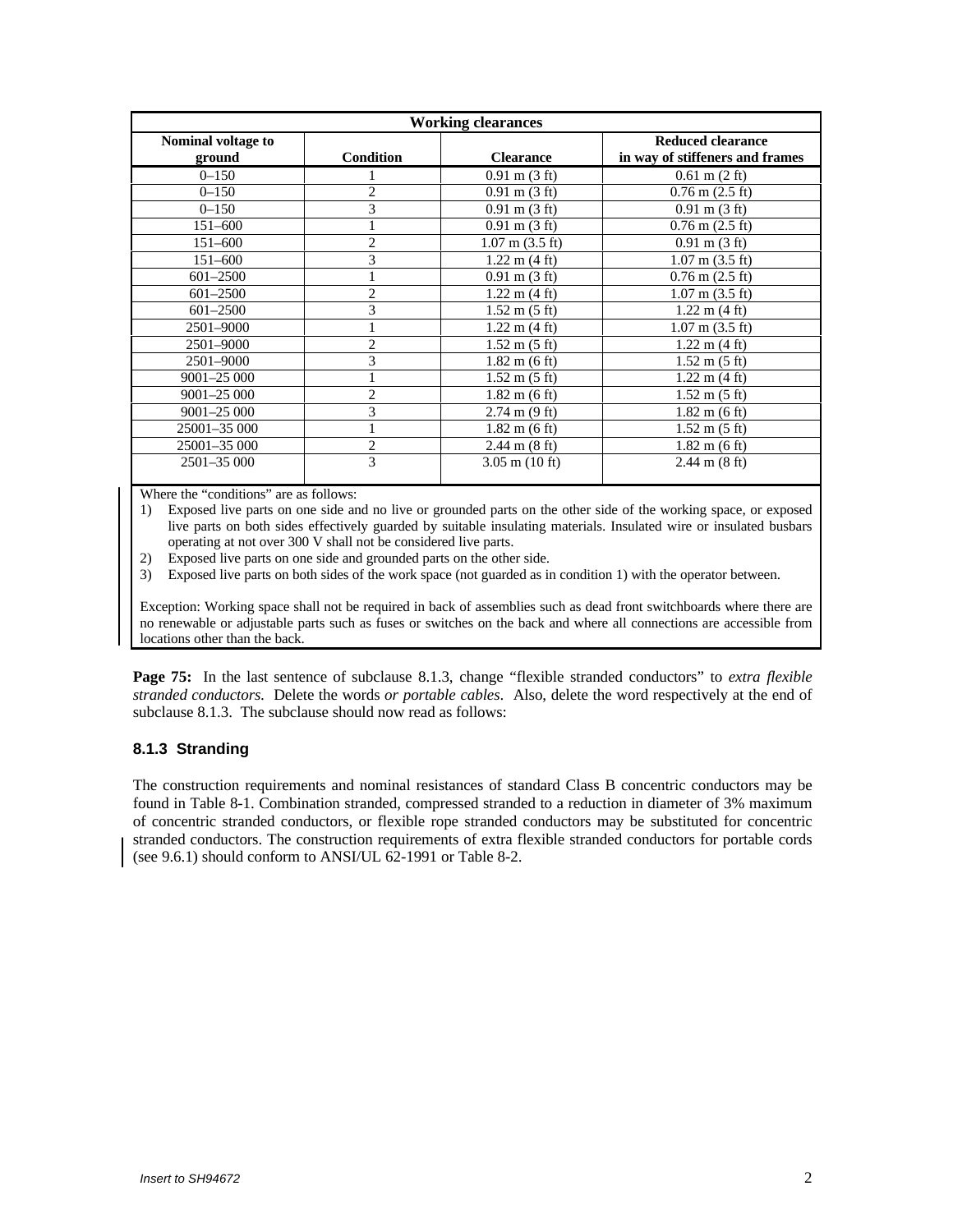|                                                | <b>Test categories</b> |                                        |                          |
|------------------------------------------------|------------------------|----------------------------------------|--------------------------|
| <b>Test to be performed</b>                    | Type test (TT)         | <b>Production sample test</b><br>(PST) | <b>Routine test (RT)</b> |
| Insulation (Tables $8-3$ , $8-4$ , and $8-5$ ) | X                      | X                                      |                          |
| Jacket (Tables 8-9 and 8-10)                   | X                      | X                                      |                          |
| Dimensional tolerance (8.12)                   | X                      | X                                      |                          |
| High voltage $(8.13.1)$                        |                        | X                                      | X                        |
| Conductor resistance (8.13.2)                  |                        |                                        | X                        |
| Insulation resistance (8.13.3)                 |                        |                                        | X                        |
| Flammability (8.13.4)                          | X                      | X(b1)                                  |                          |
| Ease of stripping $(8.13.5)$                   |                        | X                                      |                          |
| Salt-water immersion (8.13.6)                  |                        |                                        |                          |
| Cable immersion in oil (8.13.7)                | X                      |                                        |                          |
| Pull-through metal plates (8.13.8)             | X                      |                                        |                          |
| Bending endurance (8.13.9)                     |                        |                                        |                          |

**Page 79:** The subclause references for *Flammability* and *Cable immersion in oil* in the table in subclause 8.13 have been corrected. The table should now read as follows:

**Page 83:** The heading for subclause 8.14 should read: IEEE cable types T, T/N, E, X, LSE, LSX, P, and S.

Page 99: The LSE for the insulation resistance constant (column 2, row 1) of Table 8-4 has been corrected to read 10 000 rather than 2000. The table now should read as follows: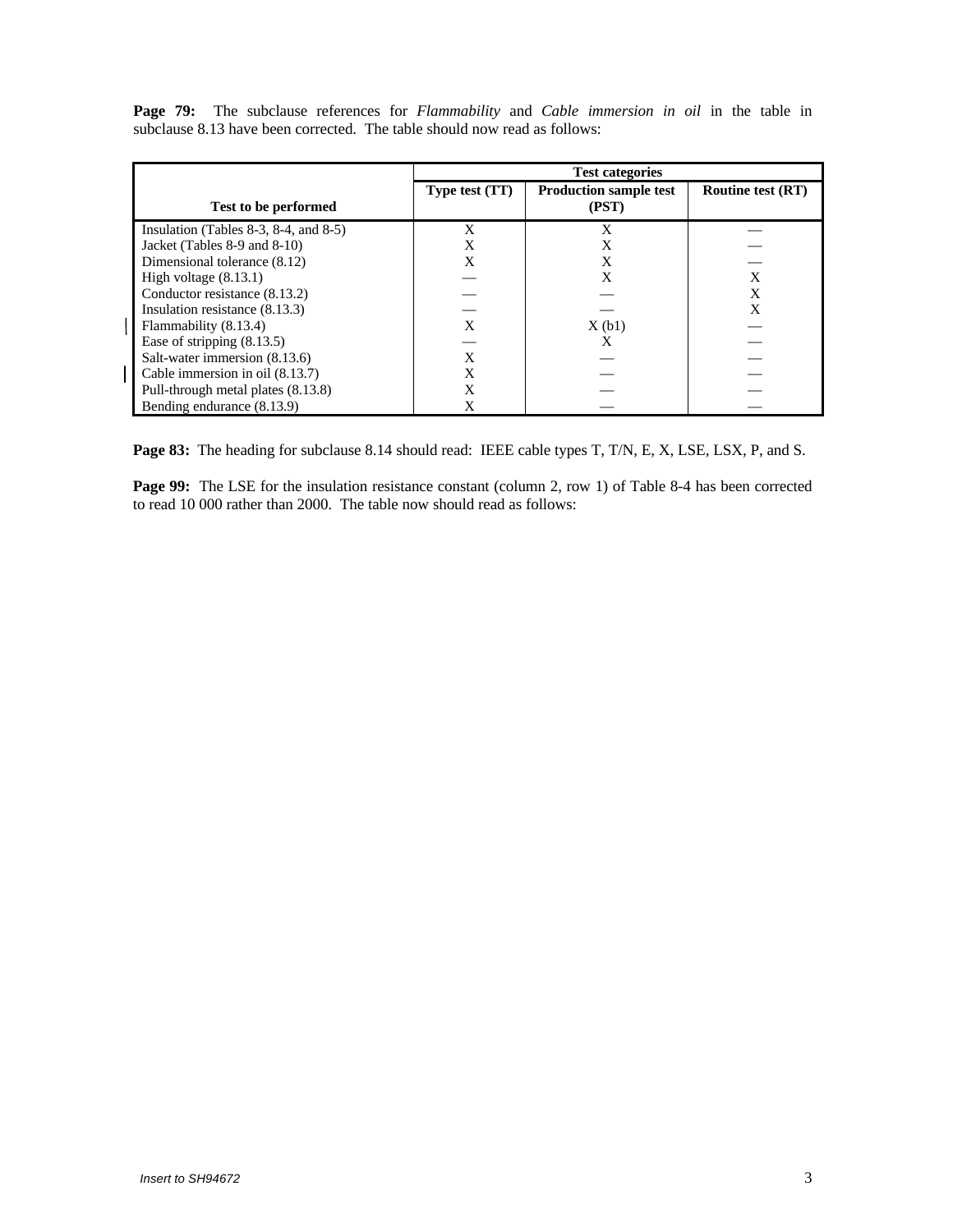| Insulation material                                                                                 | Low-smoke ethylene<br>propylene rubber | Low-smoke cross-linked<br>polyethylene |  |
|-----------------------------------------------------------------------------------------------------|----------------------------------------|----------------------------------------|--|
| Insulation-type<br>designation                                                                      | LSE                                    | <b>LSX</b>                             |  |
| Voltage rating                                                                                      | $0 - 600$ V                            |                                        |  |
| Insulation resistance<br>constant $(K)$ at<br>  15.6 $\degree$ C, min.                              | 10 000                                 | 10 000                                 |  |
| Physical requirements:<br>Unaged<br>Tensile strength, min. PSI<br>Elongation at rupture,<br>min., % | 1200<br>150                            | 1500<br>150                            |  |
| Aging requirements<br>After air oven test<br>$@$ °C<br>Hours                                        | 121<br>168                             | 121<br>168                             |  |
| Tensile strength<br>Percent of unaged, min.                                                         | 75                                     | 80                                     |  |
| Elongation at rupture<br>min., % of unaged value                                                    | 75                                     | 80                                     |  |
| Heat distortion, 121 °C<br>max., % of unaged value<br>4/0 AWG & smaller<br>Larger than 4/0 AWG      | 30<br>10                               | 30<br>10                               |  |
| Cold bend, $-30$ °C $(-22$ °F)                                                                      | No cracks                              | No cracks                              |  |
| Acid gas equivalent <sup>a</sup> ,<br>Percent, max.                                                 | 5                                      | $\overline{c}$                         |  |
| Smoke Index, max. <sup>b</sup>                                                                      | 45                                     | 25                                     |  |
| Toxicity Index, max.                                                                                | 1.5                                    | 1.5                                    |  |
| Hot creep test<br>Per ICEA T-28-562                                                                 |                                        |                                        |  |
| Temperature of air oven                                                                             | $150 °C \pm 2 °C$                      |                                        |  |
| Hot creep elongation, max.<br>Hot creep set, max.                                                   | 50%<br>5%                              | 50%<br>5%                              |  |
| VW-1 flame test $c$<br>NEMA test procedure reference                                                | pass<br>NEMA WC 8                      | pass<br>NEMA WC 7                      |  |

## **Table 8-4—Insulation, electrical, and physical requirements types LSX and LSE**

a<br>For test procedures refer to MIL-C-24643A.<br>PFor test procedures refer to NES 711 and MIL-C-24643, which should be used in conjunction with

ASTM E662-97. c For test procedures, refer to ANSI/UL 1581-1991.